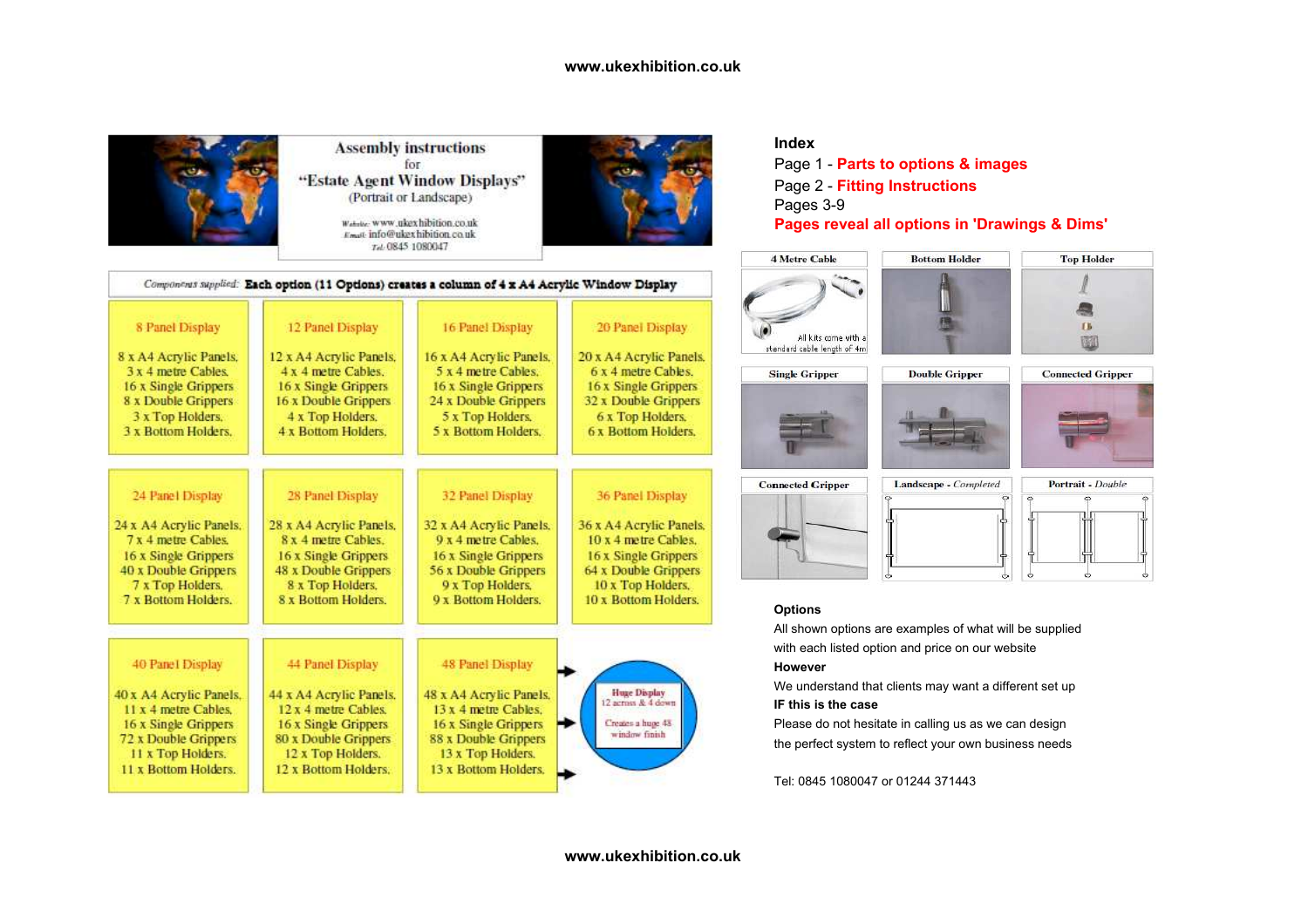# **Fitting Instructions - Step 1**

- <sup>1</sup> Decide where your display will start (We would advise working left to right)
- <sup>2</sup> Attach one of the top connectors to your top windowsill or ceiling
- 3Warning = Top connectors supports all the weight so, ensure a secure fitting, use your own unique screws if necessary!<br>4 Thread supplied cable through the second section and screw bass connector tightly to the cable, screw
- 4 Thread supplied cable through the second section and screw bass connector tightly to the cable, screw this to the top connector 5 Thread the Single Grippers onto the bottom section of the cable, repeat for all necessary
- <sup>5</sup> Thread the Single Grippers onto the bottom section of the cable, repeat for all necessary single grippers
- 6Moving the Break Gripper - hold down the protruding section (releases break) go to desired height and let go - that's it
- 7Moving the Screw Gripper - unscrew, move to desired height, tighten - that's it

## **Fitting Instructions - Step 2**

- 1Allowing for a gap for the acrylic and the grippers, your next cable should be **27cms**
- <sup>2</sup> Repeat Step 1 however; replace Single grippers with double grippers
- 3 *At this point you should have two cables hanging and single and double grippers attached*
- 4 Pending how many columns you are adding<br>5 Repeat Step 1 and Step 2 until you add the
- 5 Repeat Step 1 and Step 2 until you add the final cable<br>6 Final cable should hold single grippers!
- Final cable should hold single grippers!
- 7*At this point you should have all your desired cables hanging and all your single and double grippers attached!*

## **Fitting Instructions - Step 3**

- 1 Acrylics Decide where the first acrylic wants to be attached<br>2 Move single and double grippers up the cable and attach to a
- 2 Move single and double grippers up the cable and attach to acrylic normally 3cms / 30mm from each corner<br>3 At this point your acrylic should be attached in four corners and onto two cables
- 3 At this point your acrylic should be attached in four corners and onto two cables<br>4 Repeat this process left to right ensuring acrylics are level all the way across the
- Repeat this process left to right ensuring acrylics are level all the way across the display
- 52nd row - we recommend a gap between acrylics of **5cms**
- 6 Repeat this process for the 2nd row and keep repeating for all desired / ordered rows<br>7 Rottom connector, attach to the floor / bottom windowsill screw, and reattach the top
- 7 Bottom connector, attach to the floor / bottom windowsill screw, and reattach the top section<br>8 Cable cutting the bottom connector is spring loaded, just place cable into the hole and let go
- 8 Cable cutting the bottom connector is spring loaded, just place cable into the hole and let go for the brake to grab the cable<br>8 Cable cutting Cut the excess away BUT leave 20cms nibble at this to the desired lengt
- <sup>9</sup> Cable cutting Cut the excess away BUT leave 20cms nibble at this, to the desired length then cut and add to the connector That's it

**Congratulations you have now 'Completed your Display'** - By the way, the display can always be extended 0845 1080047

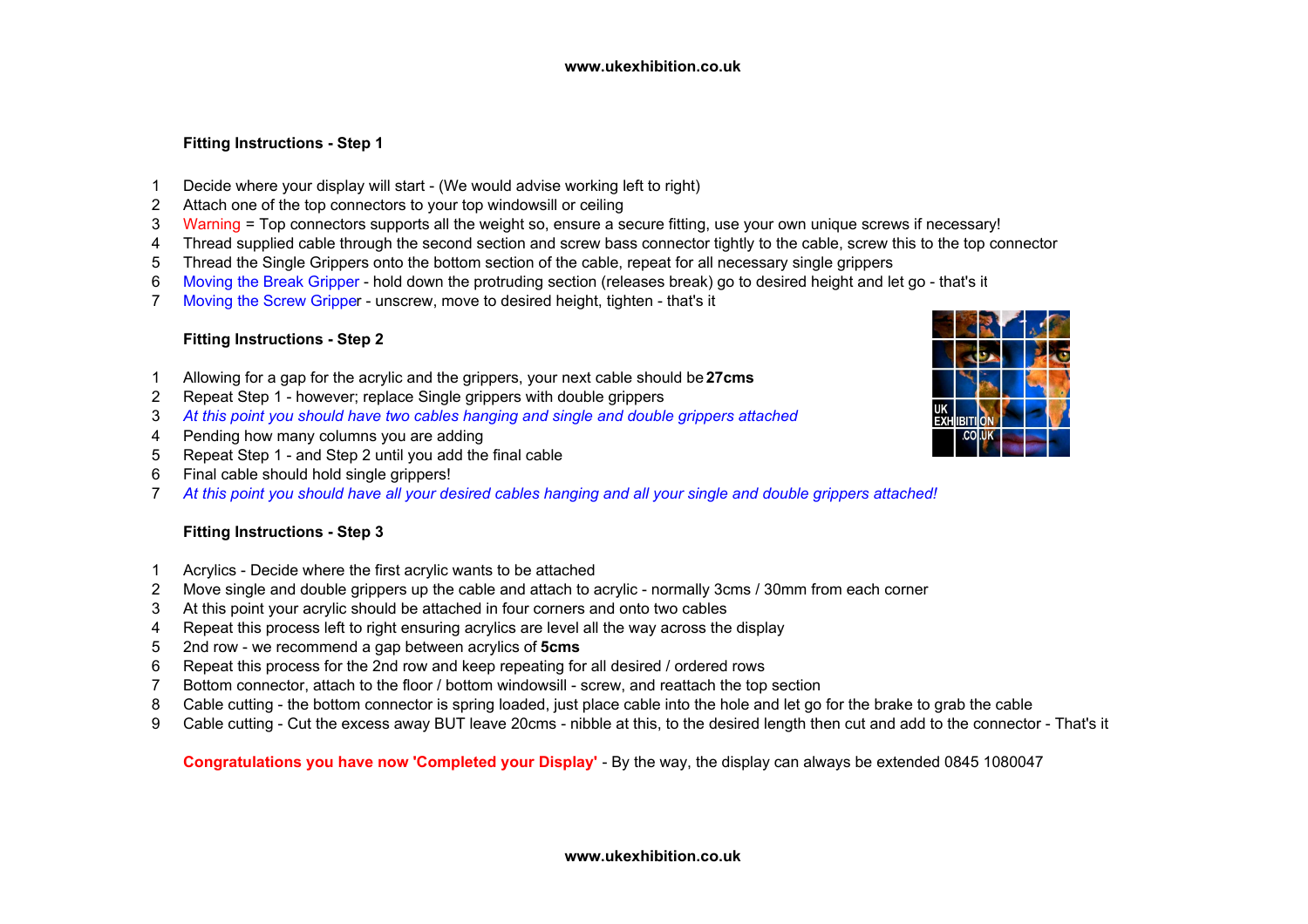- 8 x 4A Acrylics
- 3 x Cables, 4M lengths
- **16** x Single Grippers
- **8** x Double Grippers
- **3** x Top Holders
- **3** x Bottom Holders



# **Option 1 Option 2 Option 3**

- *<sup>x</sup> 4A Acrylics* **<sup>12</sup>** *<sup>x</sup> 4A Acrylics* **<sup>16</sup>** *<sup>x</sup> 4A Acrylics*
	-
	- *<sup>x</sup> Double Grippers* **<sup>16</sup>** *<sup>x</sup> Double Grippers* **<sup>24</sup>** *<sup>x</sup> Double Grippers*
- *<sup>x</sup> Top Holders* **<sup>4</sup>** *<sup>x</sup> Top Holders* **<sup>5</sup>** *<sup>x</sup> Top Holders*
- *<sup>x</sup> Bottom Holders* **<sup>4</sup>** *<sup>x</sup> Bottom Holders* **<sup>5</sup>** *<sup>x</sup> Bottom Holders*

| <b>A4</b> | <b>A4</b>      | A4                  | <b>A4</b>      | <b>A4</b> | A4                   | $\overline{p}$          |
|-----------|----------------|---------------------|----------------|-----------|----------------------|-------------------------|
|           |                |                     |                |           |                      |                         |
| A4        | <b>A4</b>      | A <sub>4</sub>      | <b>A4</b>      | <b>A4</b> | A <sub>4</sub>       | $\overline{ }$          |
|           |                |                     |                |           |                      |                         |
| <b>A4</b> | A4             | A4                  | <b>A4</b>      | <b>A4</b> | <b>A4</b>            | $\overline{ }$          |
|           |                |                     |                |           |                      |                         |
| <b>A4</b> | A <sub>4</sub> | A4                  | A <sub>4</sub> | <b>A4</b> | <b>A4</b>            | $\overline{\mathbf{r}}$ |
|           |                |                     |                |           |                      |                         |
| S         |                | <b>Length 81cms</b> |                |           | <b>Length 108cms</b> |                         |
|           |                |                     |                |           |                      |                         |

- 
- *<sup>x</sup> Cables, 4M lengths* **<sup>4</sup>** *<sup>x</sup> Cables, 4M lengths* **<sup>5</sup>** *<sup>x</sup> Cables, 4M lengths*
- *<sup>x</sup> Single Grippers* **<sup>16</sup>** *<sup>x</sup> Single Grippers* **<sup>16</sup>** *<sup>x</sup> Single Grippers*
	-
	-
	-



| th 54cms |           |                | <b>Length 81cms</b> |           |           | <b>Length 108cms</b> |           |           |
|----------|-----------|----------------|---------------------|-----------|-----------|----------------------|-----------|-----------|
|          |           |                |                     |           |           |                      |           |           |
| 4        | <b>A4</b> | A4             | A4                  | <b>A4</b> | A4        | A4                   | A4        | <b>A4</b> |
|          |           |                |                     |           |           |                      |           |           |
| 4        | <b>A4</b> | A4             | <b>A4</b>           | <b>A4</b> | <b>A4</b> | <b>A4</b>            | A4        | A4        |
|          |           |                |                     |           |           |                      |           |           |
| 4        | <b>A4</b> | A <sub>4</sub> | <b>A4</b>           | <b>A4</b> | A4        | A4                   | A4        | A4        |
|          |           |                |                     |           |           |                      |           |           |
| 4        | <b>A4</b> | A <sub>4</sub> | A4                  | <b>A4</b> | <b>A4</b> | <b>A4</b>            | <b>A4</b> | <b>A4</b> |
|          |           |                |                     |           |           |                      |           |           |
|          |           |                |                     |           |           |                      |           |           |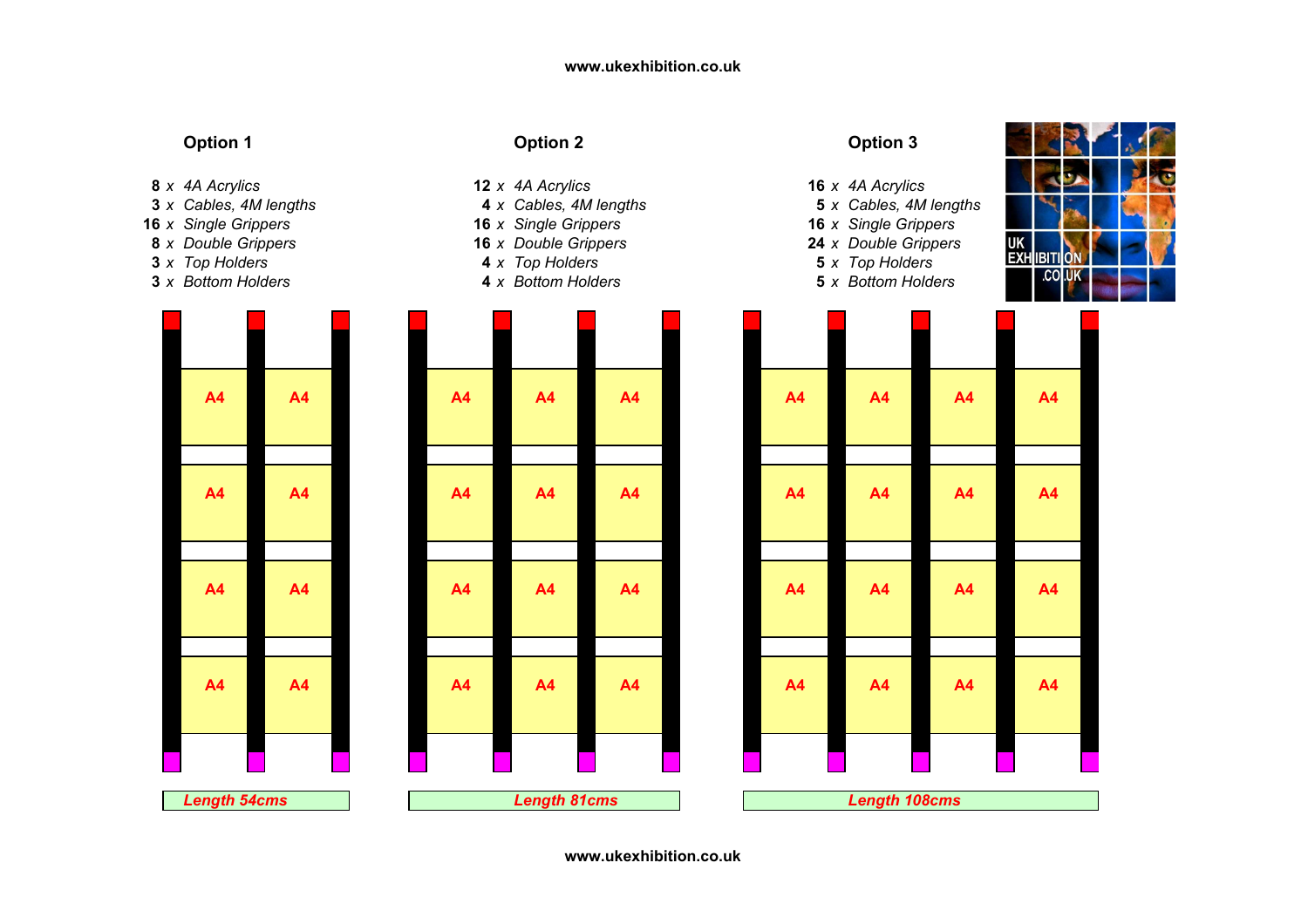# **Option 4A** Option 5 20 x 4A Acrylics *<sup>x</sup> 4A Acrylics* **<sup>24</sup>** *<sup>x</sup> 4A Acrylics* **6** x Cables, 4M lengths *<sup>x</sup> Cables, 4M lengths* **<sup>7</sup>** *<sup>x</sup> Cables, 4M lengths* **16** x Single Grippers *<sup>x</sup> Single Grippers* **<sup>16</sup>** *<sup>x</sup> Single Grippers* **32** x Double Grippers *<sup>x</sup> Double Grippers* **<sup>40</sup>** *<sup>x</sup> Double Grippers* UK<br>EXI **6** x Top Holders *<sup>x</sup> Top Holders* **<sup>7</sup>** *<sup>x</sup> Top Holders* IBITI  $\overline{0}$ **6** x Bottom Holders *<sup>x</sup> Bottom Holders* **<sup>7</sup>** *<sup>x</sup> Bottom Holders* .col.uk **A4 A4 A4 A4 A4 A4 A4 A4 A4 A4 A4 A4 A4 A4 A4 A4 A4 A4 A4 A4 A4 A4 A4 A4 A4 A4 A4 A4 A4 A4 A4 A4 A4 A4 A4 A4 A4 A4 A4 A4 A4 A4 A4 A4** *Length 163cms Length 135cms*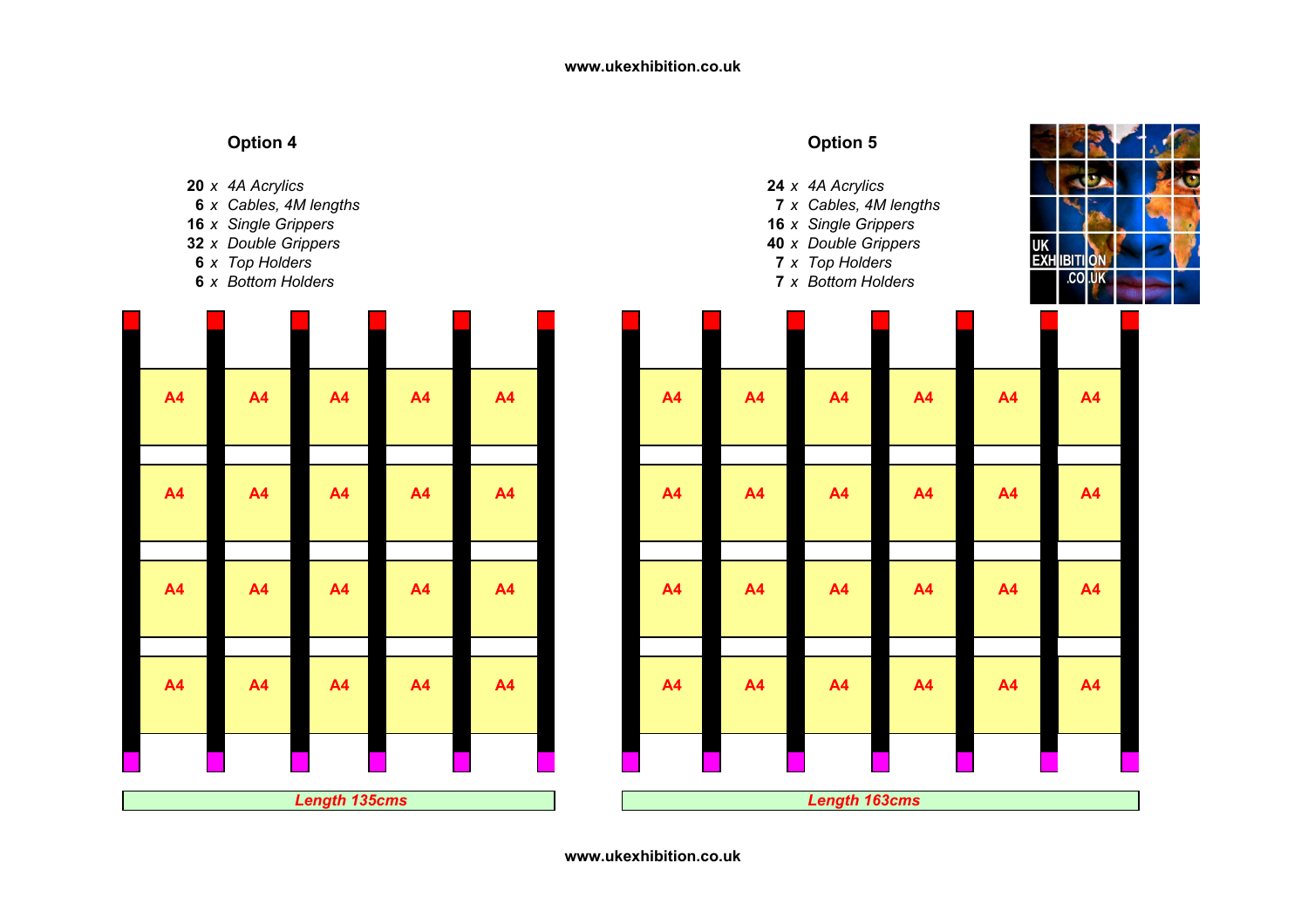- **28** *<sup>x</sup> 4A Acrylics*
- **8** *<sup>x</sup> Cables, 4M lengths*
- **16** *<sup>x</sup> Single Grippers*
- **48** *<sup>x</sup> Double Grippers*
- **8** *<sup>x</sup> Top Holders*
- **8** *<sup>x</sup> Bottom Holders*

| A4        | <b>A4</b> | <b>A4</b>            | <b>A4</b> | <b>A4</b> | <b>A4</b> | <b>A4</b> |
|-----------|-----------|----------------------|-----------|-----------|-----------|-----------|
|           |           |                      |           |           |           |           |
|           |           |                      |           |           |           |           |
| <b>A4</b> | <b>A4</b> | <b>A4</b>            | <b>A4</b> | <b>A4</b> | <b>A4</b> | <b>A4</b> |
|           |           |                      |           |           |           |           |
|           |           |                      |           |           |           |           |
| A4        | A4        | <b>A4</b>            | <b>A4</b> | <b>A4</b> | <b>A4</b> | A4        |
|           |           |                      |           |           |           |           |
|           |           |                      |           |           |           |           |
|           |           |                      |           |           |           |           |
| <b>A4</b> | <b>A4</b> | <b>A4</b>            | <b>A4</b> | A4        | <b>A4</b> | <b>A4</b> |
|           |           |                      |           |           |           |           |
|           |           |                      |           |           |           |           |
|           |           |                      |           |           |           |           |
|           |           | <b>Length 190cms</b> |           |           |           |           |



## **However**

## **IF this is the case**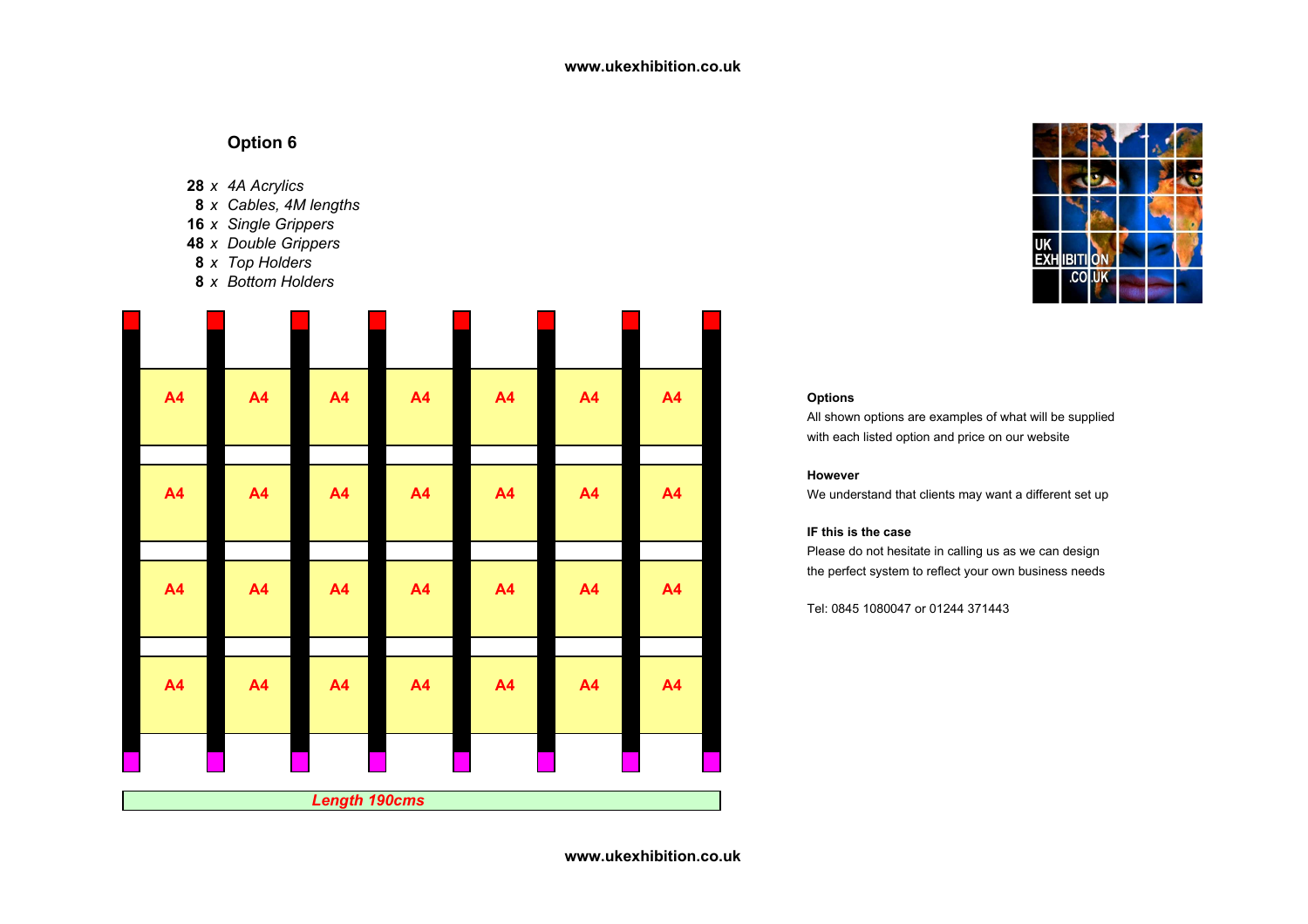- **32** *<sup>x</sup> 4A Acrylics*
- **9** *<sup>x</sup> Cables, 4M lengths*
- **16** *<sup>x</sup> Single Grippers*
- **56** *<sup>x</sup> Double Grippers*
- **9** *<sup>x</sup> Top Holders*
- **9** *<sup>x</sup> Bottom Holders*

| <b>A4</b> | A4        | <b>A4</b> | A4                   | <b>A4</b> | <b>A4</b> | <b>A4</b> | <b>A4</b> | <b>Options</b><br>All shown options are examples of what will be supplie |
|-----------|-----------|-----------|----------------------|-----------|-----------|-----------|-----------|--------------------------------------------------------------------------|
|           |           |           |                      |           |           |           |           | with each listed option and price on our website                         |
|           |           |           |                      |           |           |           |           | However                                                                  |
| <b>A4</b> | <b>A4</b> | <b>A4</b> | <b>A4</b>            | <b>A4</b> | <b>A4</b> | <b>A4</b> | <b>A4</b> | We understand that clients may want a different set up                   |
|           |           |           |                      |           |           |           |           | IF this is the case                                                      |
|           |           |           |                      |           |           |           |           | Please do not hesitate in calling us as we can design                    |
|           |           |           |                      |           |           |           |           | the perfect system to reflect your own business needs                    |
| <b>A4</b> | <b>A4</b> | <b>A4</b> | <b>A4</b>            | A4        | <b>A4</b> | <b>A4</b> | <b>A4</b> | Tel: 0845 1080047 or 01244 371443                                        |
|           |           |           |                      |           |           |           |           |                                                                          |
|           |           |           |                      |           |           |           |           |                                                                          |
| <b>A4</b> | <b>A4</b> | <b>A4</b> | <b>A4</b>            | A4        | <b>A4</b> | <b>A4</b> | <b>A4</b> |                                                                          |
|           |           |           |                      |           |           |           |           |                                                                          |
|           |           |           |                      |           |           |           |           |                                                                          |
|           |           |           |                      |           |           |           |           |                                                                          |
|           |           |           | <b>Length 217cms</b> |           |           |           |           |                                                                          |



## **However**

### **IF this is the case**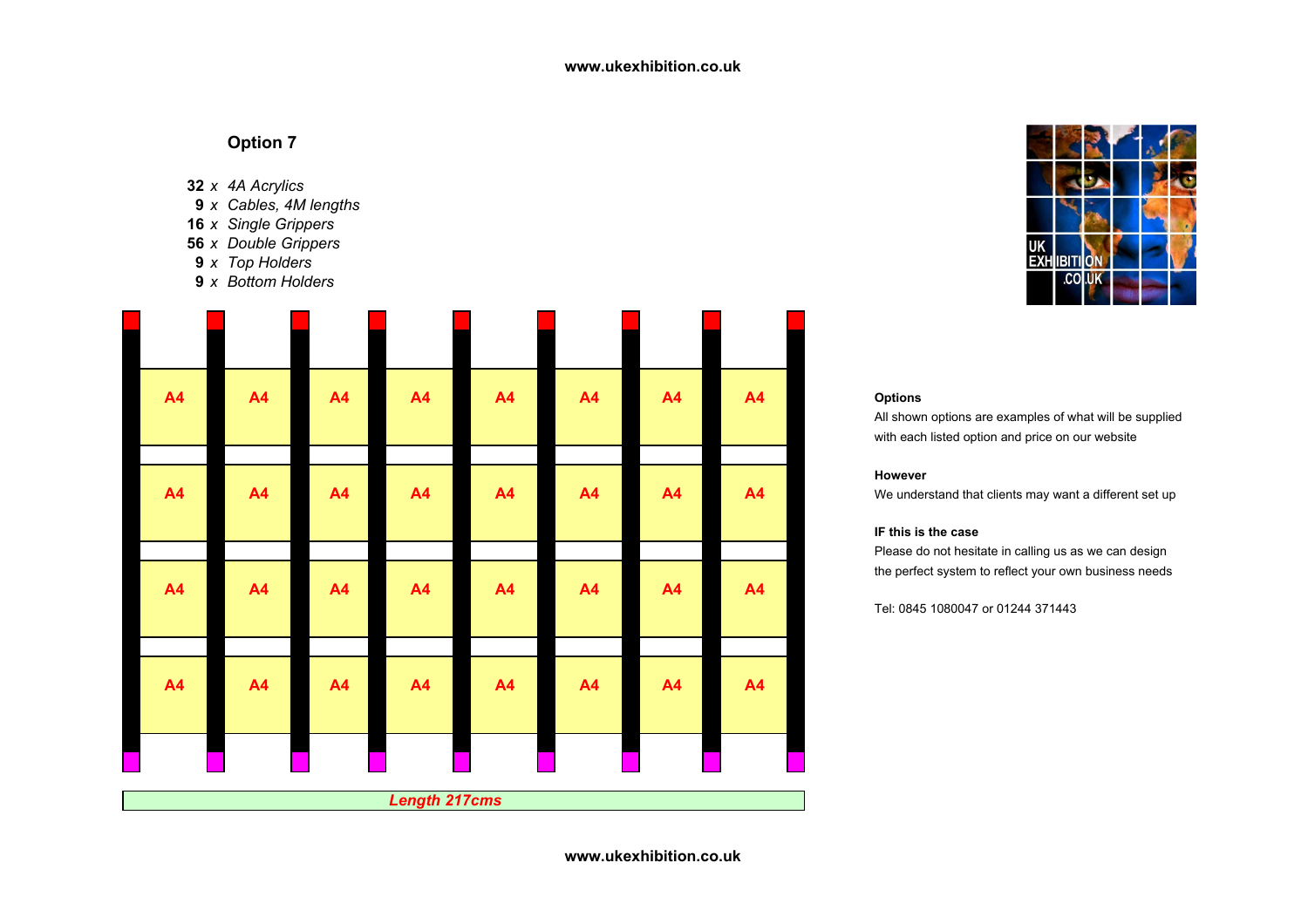**36** *<sup>x</sup> 4A Acrylics*

- **10** *<sup>x</sup> Cables, 4M lengths*
- **16** *<sup>x</sup> Single Grippers*
- **64** *<sup>x</sup> Double Grippers*
- **10** *<sup>x</sup> Top Holders*

**10** *<sup>x</sup> Bottom Holders*

| A <sub>4</sub> | A <sub>4</sub> | A4 | A4        | A4                   | A <sub>4</sub> | A <sub>4</sub> | A4 | A <sub>4</sub> |
|----------------|----------------|----|-----------|----------------------|----------------|----------------|----|----------------|
|                |                |    |           |                      |                |                |    |                |
| A <sub>4</sub> | <b>A4</b>      | A4 | A4        | A <sub>4</sub>       | A4             | A <sub>4</sub> | A4 | A4             |
|                |                |    |           |                      |                |                |    |                |
| <b>A4</b>      | A <sub>4</sub> | A4 | A4        | A4                   | A4             | <b>A4</b>      | A4 | A4             |
|                |                |    |           |                      |                |                |    |                |
| <b>A4</b>      | <b>A4</b>      | A4 | <b>A4</b> | A4                   | A4             | A4             | A4 | A4             |
|                |                |    |           |                      |                |                |    |                |
|                |                |    |           |                      |                |                |    |                |
|                |                |    |           |                      |                |                |    |                |
| Г              |                |    |           | <b>Length 244cms</b> |                |                |    |                |

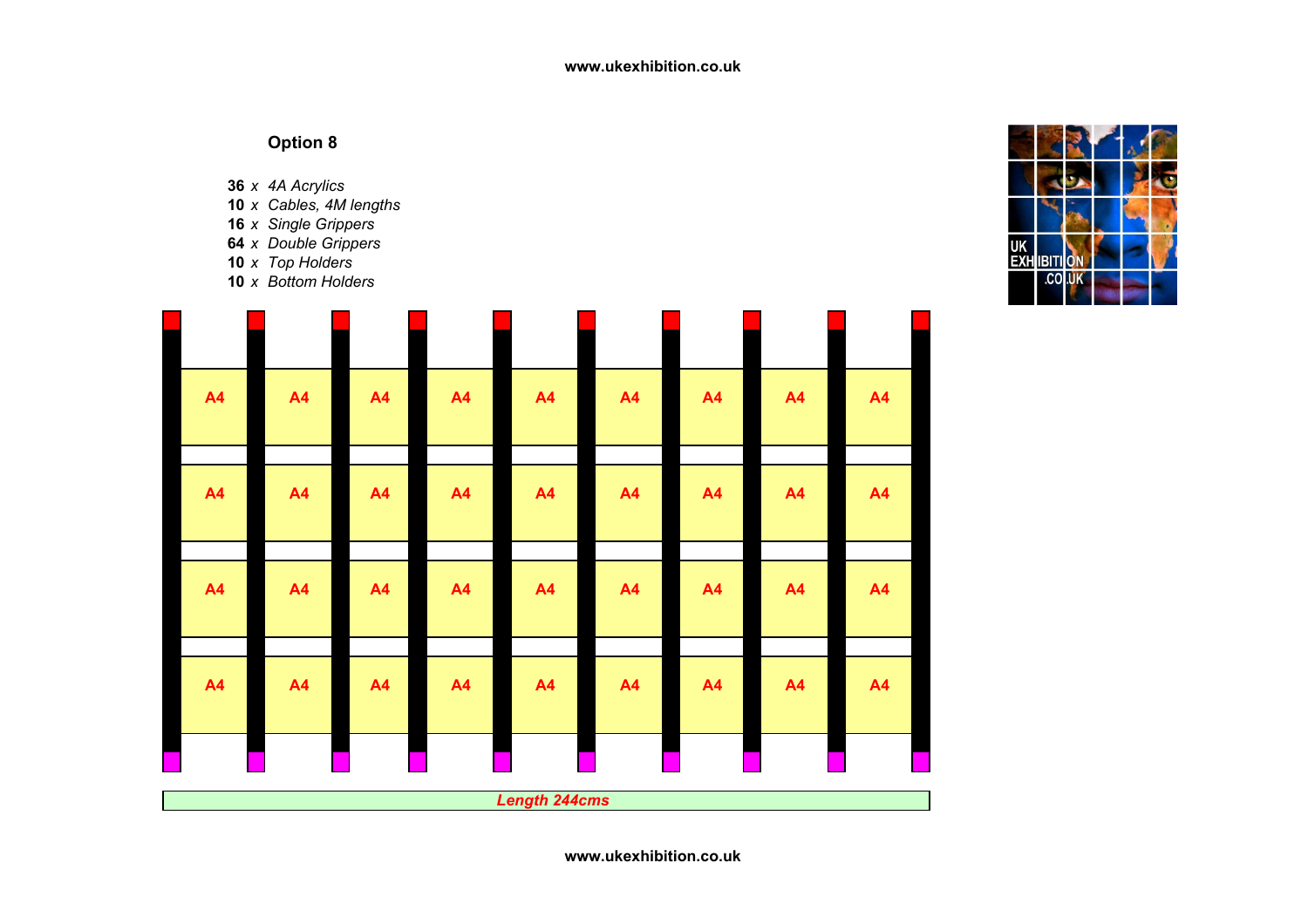**40** *<sup>x</sup> 4A Acrylics*

- **11** *<sup>x</sup> Cables, 4M lengths*
- **16** *<sup>x</sup> Single Grippers*
- **72** *<sup>x</sup> Double Grippers*
- **11** *<sup>x</sup> Top Holders*

**11** *<sup>x</sup> Bottom Holders*

| UK<br>EXH IBITI ON |  |  |  |
|--------------------|--|--|--|
|                    |  |  |  |

| A <sub>4</sub> | A4        | <b>A4</b> | A4        | A4                   | <b>A4</b> | A4        | A4        | <b>A4</b> | A4        |
|----------------|-----------|-----------|-----------|----------------------|-----------|-----------|-----------|-----------|-----------|
|                |           |           |           |                      |           |           |           |           |           |
| A4             | <b>A4</b> | <b>A4</b> | <b>A4</b> | A4                   | <b>A4</b> | <b>A4</b> | <b>A4</b> | <b>A4</b> | <b>A4</b> |
|                |           |           |           |                      |           |           |           |           |           |
| A <sub>4</sub> | <b>A4</b> | <b>A4</b> | A4        | A4                   | A4        | A4        | A4        | <b>A4</b> | A4        |
|                |           |           |           |                      |           |           |           |           |           |
| A <sub>4</sub> | A4        | A4        | A4        | A4                   | <b>A4</b> | A4        | A4        | A4        | A4        |
|                |           |           |           |                      |           |           |           |           |           |
|                |           |           |           |                      |           |           |           |           |           |
|                |           |           |           | <b>Length 271cms</b> |           |           |           |           |           |